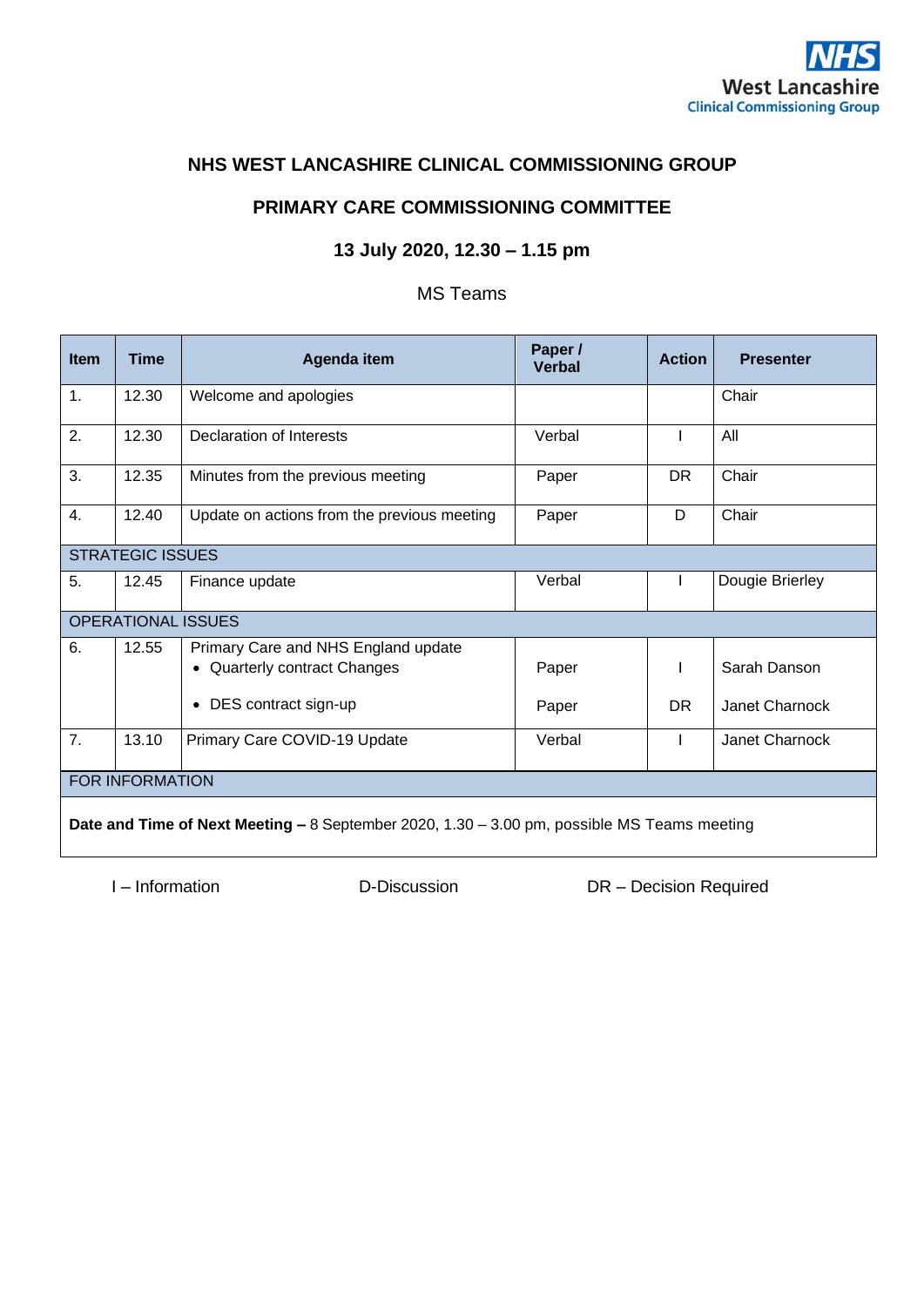# *Minutes*

## *Primary Care Commissioning Committee*

| Venue: Boardroom, Hilldale, Ormskirk          | Date & Time: Tuesday 10 March 2020<br>at 1.30–3.00 pm |  |  |
|-----------------------------------------------|-------------------------------------------------------|--|--|
| Attendees:                                    | In attendance:                                        |  |  |
| Mr S Gross - Chair                            | Mrs J Charnock - Primary Care Development Manager     |  |  |
| Mr P Kingan – Chief Finance Officer           | Ms J Greenhalgh - Finance Manager                     |  |  |
| Mr D Soper - Lay Member                       | Mr D Brierley - Finance Manager                       |  |  |
| Mrs J Moran - Director of Integration and     | Mrs S Danson - Primary Care Manager                   |  |  |
| Transformation                                | Mrs K McNally - Administrative Officer                |  |  |
| Apologies:                                    |                                                       |  |  |
| Mrs N Baxter - Head of Medicines Optimisation |                                                       |  |  |
| Mrs C Heneghan - Chief Nurse                  |                                                       |  |  |
| Dr A Robinson - Secondary Care Doctor         |                                                       |  |  |
| Dr J Caine – West Lancashire CCG Chair        |                                                       |  |  |

Dr J Caine – West Lancashire CCG Chair

| Agenda<br><b>Item</b> | <b>Summary of Discussion</b>                                                                                                                                                                                                                                                                                                                                                                                                                                                                                                                    | Lead |
|-----------------------|-------------------------------------------------------------------------------------------------------------------------------------------------------------------------------------------------------------------------------------------------------------------------------------------------------------------------------------------------------------------------------------------------------------------------------------------------------------------------------------------------------------------------------------------------|------|
| 1.                    | Welcome and apologies for absence<br>Steve Gross introduced himself and welcomed the members of the Primary Care<br>Commissioning Committee (PCCC) to the meeting of the committee. The<br>apologies above were relayed. Four members of the public were present.                                                                                                                                                                                                                                                                               |      |
| 2.                    | <b>Declaration of interest</b><br>Steve Gross reminded committee members of their obligation to declare any<br>interest they may have on any issues arising at committee meetings which might<br>conflict with the business of West Lancashire CCG.<br>Declarations declared by governing body members are listed in the CCG's<br>Register of Interests. The register is available either via the secretary to the<br>governing body or the CCG website at the following link: Register-of-interests-<br>Governing-Body-members-31-January-2020 |      |
|                       | No declarations were received.                                                                                                                                                                                                                                                                                                                                                                                                                                                                                                                  |      |
| 3.                    | Minutes from the previous meeting<br>The minutes from the 14 January 2020 were approved as a correct record with<br>the following amendment;<br>Agenda item 5, paragraph 2 to read 'A contingency fund of £72k is available if<br>this is required, e.g. West Lancashire's population registered with GPs has<br>increased to 114k and the contingency fund could be considered to support the<br>related additional costs.                                                                                                                     |      |
| 4.                    | Update on actions from previous meeting<br>The Primary Care Network (PCN) maturity matrix has been submitted and<br>regular meetings are taking place for the national matrix. The Lancashire and                                                                                                                                                                                                                                                                                                                                               |      |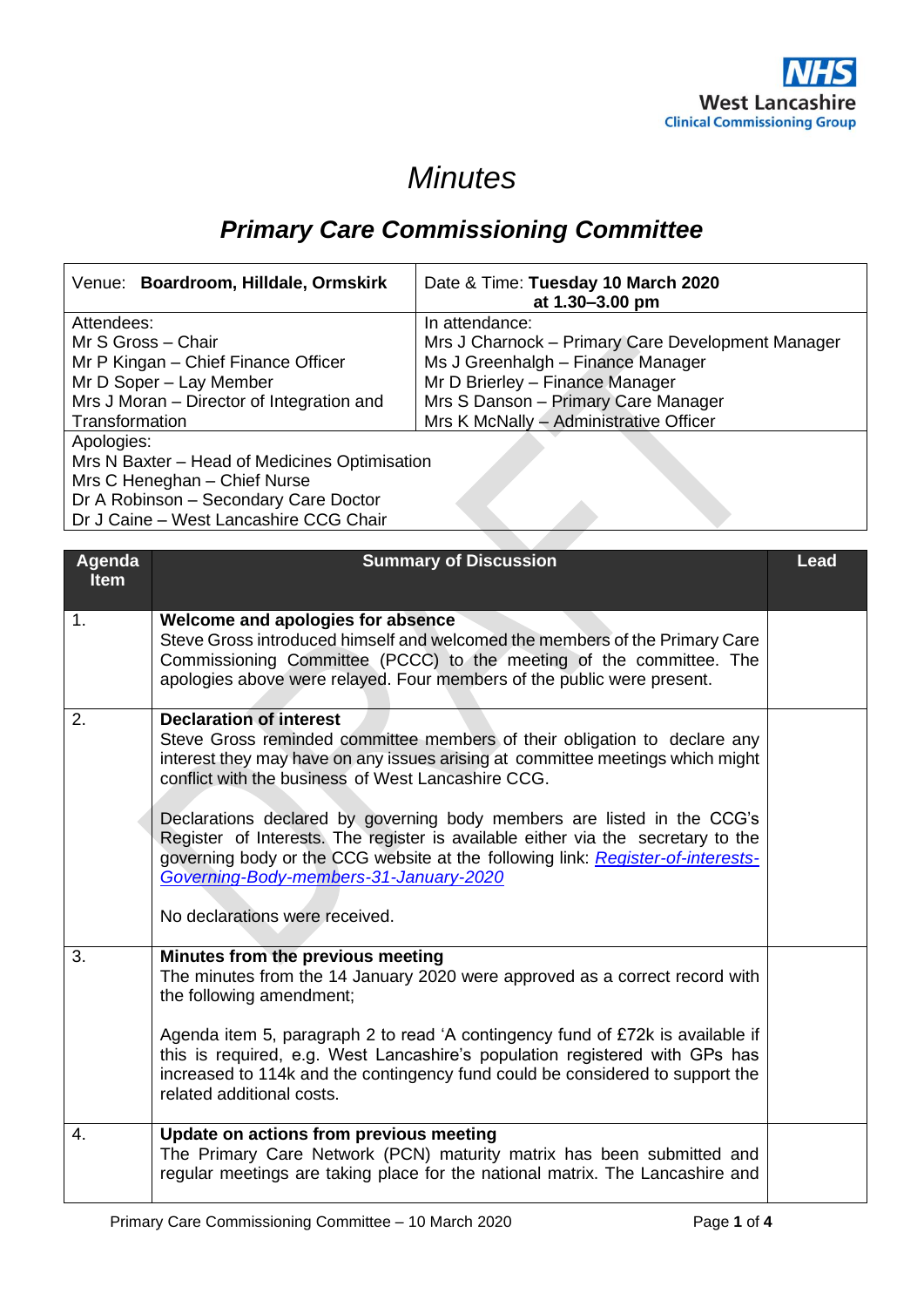| Agenda<br><b>Item</b>     | <b>Summary of Discussion</b>                                                                                                                                                                                                                                                                                                                                                                                                                                                                                                                                                                                                           | <b>Lead</b> |  |  |
|---------------------------|----------------------------------------------------------------------------------------------------------------------------------------------------------------------------------------------------------------------------------------------------------------------------------------------------------------------------------------------------------------------------------------------------------------------------------------------------------------------------------------------------------------------------------------------------------------------------------------------------------------------------------------|-------------|--|--|
|                           | South Cumbria matrix provides local context for the primary care fund and what<br>can be applied for.                                                                                                                                                                                                                                                                                                                                                                                                                                                                                                                                  |             |  |  |
|                           | Local PCNs are making good progress and working together as one large PCN.<br>The new contract is helping with workforce recruitment.                                                                                                                                                                                                                                                                                                                                                                                                                                                                                                  |             |  |  |
|                           | Discussions are taking place at the ICS primary care meeting with 40+ PCNS<br>across Lancashire and South Cumbria to check on progress and help identify<br>needs. The next meeting is planned for the end of March although this may not<br>go ahead with the current challenges for the system. In West Lancashire<br>population health is not as advanced as other areas, however, community<br>relationships and integration are strong. A paper will be brought to the next<br>committee meeting to provide an update on local and national progress.                                                                             | <b>JC</b>   |  |  |
|                           | Infrastructure is good for information technology and the maturity matrix will be<br>helpful in determining where WLCCG sit both locally and nationally.                                                                                                                                                                                                                                                                                                                                                                                                                                                                               |             |  |  |
|                           | The action sheet was updated.                                                                                                                                                                                                                                                                                                                                                                                                                                                                                                                                                                                                          |             |  |  |
|                           | <b>STRATEGIC ISSUES</b>                                                                                                                                                                                                                                                                                                                                                                                                                                                                                                                                                                                                                |             |  |  |
| 5.                        | <b>Finance update</b><br>Jenn Greenhalgh presented the month 10 budget statement, which detailed the<br>current financial position in primary care.                                                                                                                                                                                                                                                                                                                                                                                                                                                                                    |             |  |  |
|                           | The year to date (YTD) position is £195k underspend at the end of January<br>2020. This is mainly due to a delay in the recruitment of clinical pharmacists. It<br>has been confirmed that some appointments have been made and claims are<br>expected; current estimation is c. £70k. The full year forecast anticipates an<br>underspend of £222k.                                                                                                                                                                                                                                                                                   |             |  |  |
|                           | Premises costs currently show a break even position however the review of void<br>and subsidies is still on going with NHSPS. It is anticipated that the full year costs<br>will be higher than original budget and therefore any forecast underspend will<br>help to ease this. Figures are being finalised with NHSPS across Lancashire,<br>statements have been received and reconciled as much as possible. It is hoped<br>that in the future there will be greater clarity on predicted space costs.                                                                                                                              |             |  |  |
|                           | The Primary Care Commissioning Committee: noted the financial position.                                                                                                                                                                                                                                                                                                                                                                                                                                                                                                                                                                |             |  |  |
| <b>OPERATIONAL ISSUES</b> |                                                                                                                                                                                                                                                                                                                                                                                                                                                                                                                                                                                                                                        |             |  |  |
| 6.                        | <b>Primary Care and NHS England (NHSE) update</b><br><b>Discretionary payments</b><br>$\bullet$<br>Sarah Danson spoke to the paper which had been presented at the previous<br>meeting. Amendments have been made as requested and include additional<br>information for list dispersal.<br>The process has been considered by all CCGs across Lancashire and South<br>Cumbria to frame the principles and support for large list dispersal to ensure<br>equity for all patients. The framework ensures a consistent approach across all<br>CCGs. It was noted that any financial support is at the discretion of the relevant<br>CCG. |             |  |  |
|                           |                                                                                                                                                                                                                                                                                                                                                                                                                                                                                                                                                                                                                                        |             |  |  |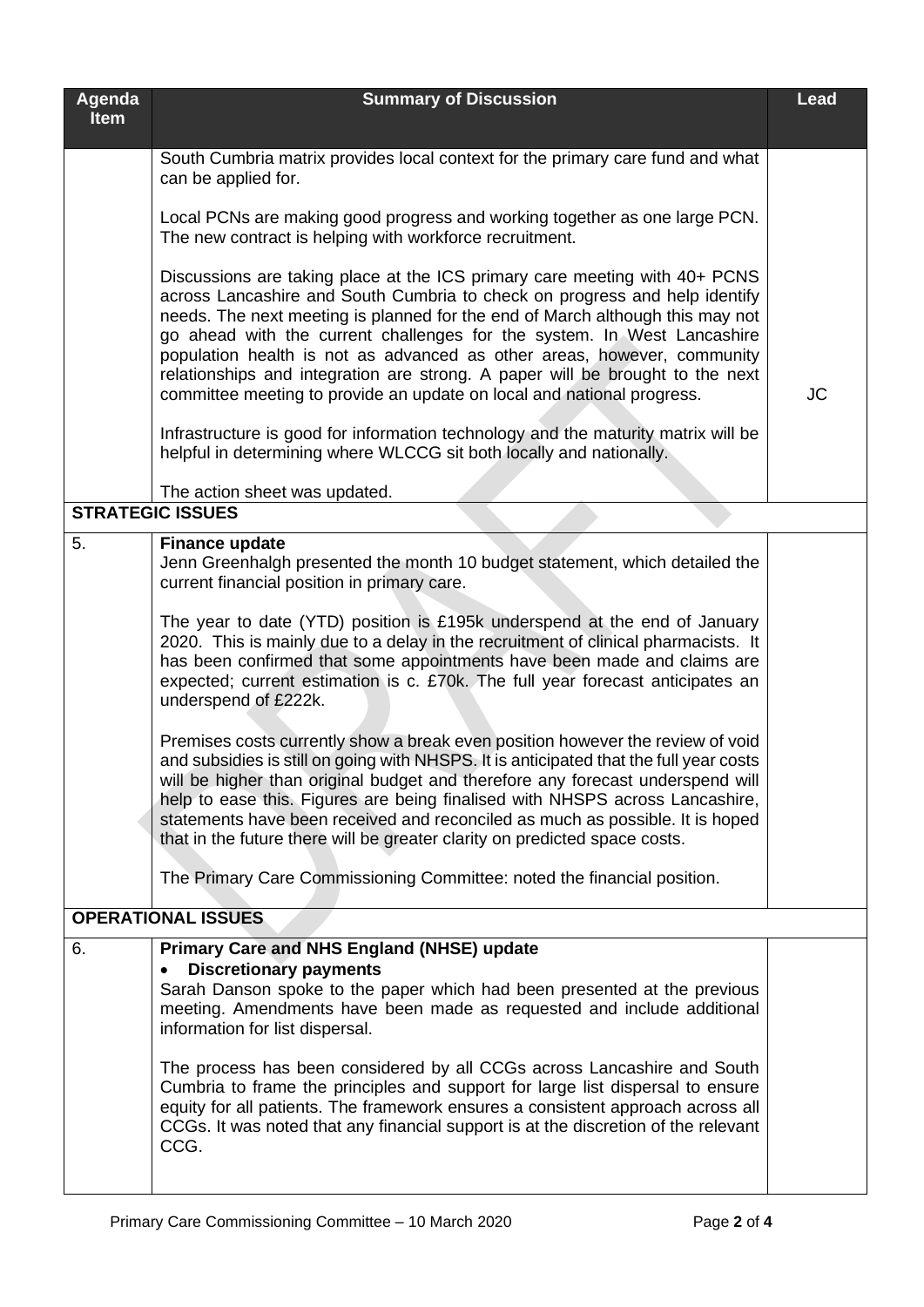| Agenda<br><b>Item</b> | <b>Summary of Discussion</b>                                                                                                                                                                                                                                                                                                           | <b>Lead</b> |
|-----------------------|----------------------------------------------------------------------------------------------------------------------------------------------------------------------------------------------------------------------------------------------------------------------------------------------------------------------------------------|-------------|
|                       | The Primary Care Commissioning Committee: approve the 'Financial Assistance<br>for Practices experiencing impact of Dispersed List guidance' on the<br>understanding that all CCGs across Lancashire and South Cumbria take a<br>consistent approach. Sarah Danson will raise this at the Primary Care Quality<br>Forum on 11.03.2020. | <b>SD</b>   |
|                       | <b>GP</b> contract update<br>$\bullet$<br>Sarah Danson highlighted the main updates to the GP contract agreement:<br>2020/21-2023/24.                                                                                                                                                                                                  |             |
|                       | It was noted that five specifications were expected but only three released at this<br>time. Workforce roles will need to be aligned for delivery of these;<br>1. The structured medication review and medicines optimisation<br>2. Enhanced Health in Care Homes<br>3. Supporting Early Cancer Diagnosis                              |             |
|                       | The Care Home specification will go live in October 2020 with the remaining in<br>April 2021. A workforce plan and details of what the contract means for West<br>Lancashire will be presented at the next meeting of this committee.                                                                                                  | <b>JC</b>   |
|                       | In relation to appointment times the contract specifies the number of<br>appointments that must be available online, how 111 can book GP patient<br>appointments and availability to extended access. All information is available<br>online.                                                                                          |             |
|                       | The Primary Care Commissioning Committee: noted the report.                                                                                                                                                                                                                                                                            |             |
|                       | <b>West Lancashire Primary Care update</b><br>All practices are now signed up to the PCN agreement.                                                                                                                                                                                                                                    |             |
|                       | Dr Roberts has moved from Aughton Practice to Tarleton. There are no other<br>changes.                                                                                                                                                                                                                                                 |             |
| 7.                    | <b>Workforce and education update</b><br>Jan Charnock presented the workforce update and request for continuing<br>funding to support primary care placements for West Lancashire Medical<br>Students and Edge Hill University Foundation Year Medical students.                                                                       |             |
|                       | The Primary Care Commissioning Committee asked for clarity regarding the<br>cohort of students and the amount of budget required. The information will be<br>provided at the next meeting of this committee.                                                                                                                           | JC          |
| 8.                    | <b>Primary Care Networks (PCN)</b>                                                                                                                                                                                                                                                                                                     |             |
|                       | <b>Quality Update / CQC</b><br>In view of current system pressures urgent CQC inspections only will be<br>undertaken.                                                                                                                                                                                                                  |             |
|                       | In West Lancashire there are 15 practices of which 1 is rated outstanding,<br>11 good and 3 require improvement. Following three consecutive<br>'requires improvement' ratings, Parbold Practice has an action plan in<br>place and is being monitored and supported. No clinical risk was found.                                      |             |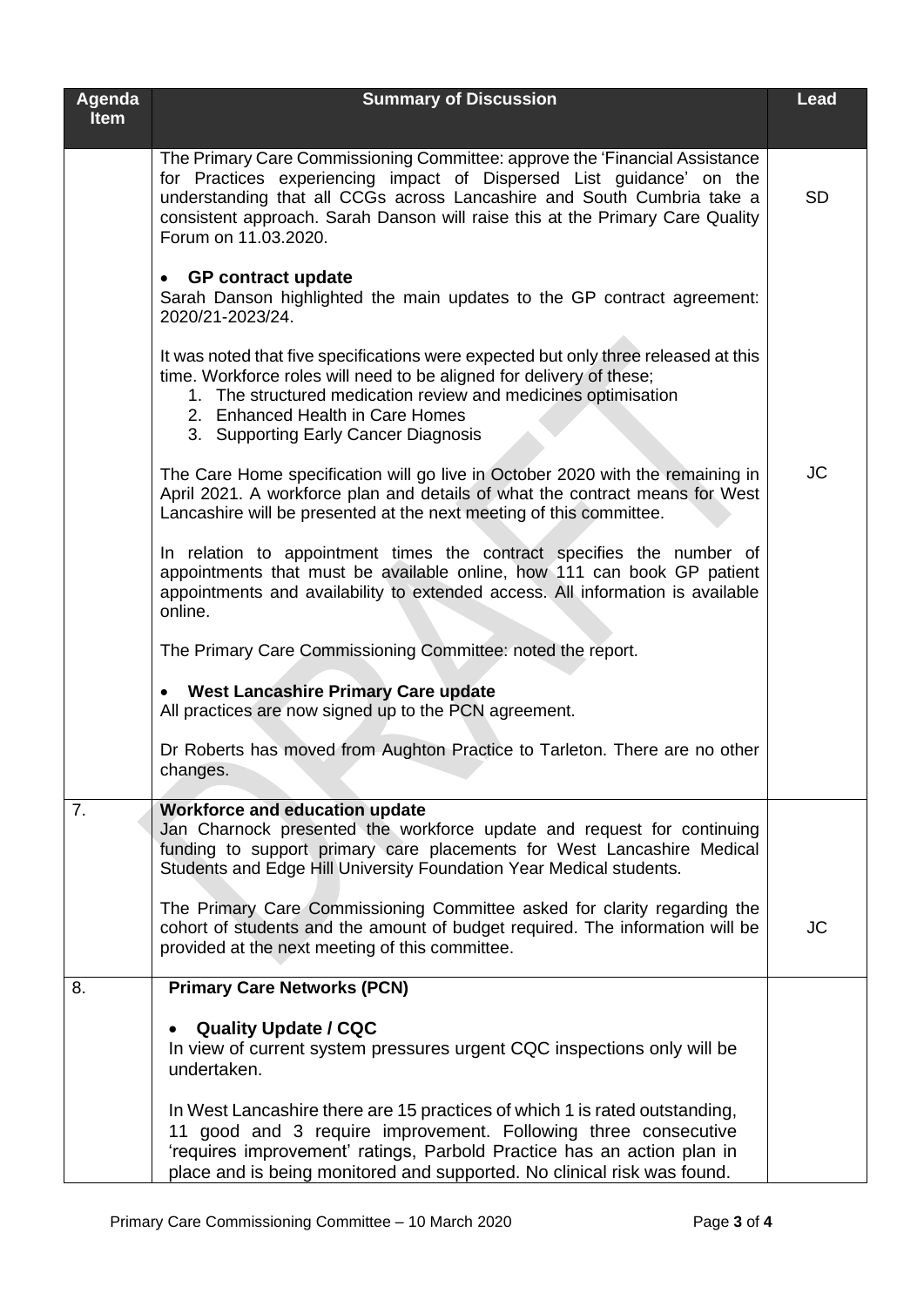| Agenda<br><b>Item</b> | <b>Summary of Discussion</b>                                                                                                                                                                                                                                                         | <b>Lead</b> |
|-----------------------|--------------------------------------------------------------------------------------------------------------------------------------------------------------------------------------------------------------------------------------------------------------------------------------|-------------|
|                       | WLCCG are confident that the necessary improvements will be made to<br>the three practices identified as requiring improvement.                                                                                                                                                      |             |
|                       | Quality leads have reviewed the WLCCG framework for 'Managing<br>General Practice Performance and Quality' against national changes. It<br>is proposed that the document remains unchanged and brought back to<br>the Primary Care Commissioning Committee for review in March 2021. |             |
|                       | The Primary Care Commissioning Committee: noted the update and agreed<br>to review the 'Managing General Practice Performance and Quality<br>Framework' in March 2021.                                                                                                               |             |
|                       | <b>Practice Engagement</b><br>$\bullet$                                                                                                                                                                                                                                              |             |
|                       | Practices will receive a copy of the Managing General Practice<br>Performance and Quality Framework which includes information on<br>quality and patient safety and advised that this will remain in place for the<br>next 12 months.                                                |             |
|                       | <b>FOR INFORMATION</b>                                                                                                                                                                                                                                                               |             |
|                       | Date and time of the next meeting -                                                                                                                                                                                                                                                  |             |
| Boardroom, Hilldale.  | The next meeting of the committee will take place on Tuesday 12 May 2020 at 1.30 pm,                                                                                                                                                                                                 |             |
|                       |                                                                                                                                                                                                                                                                                      |             |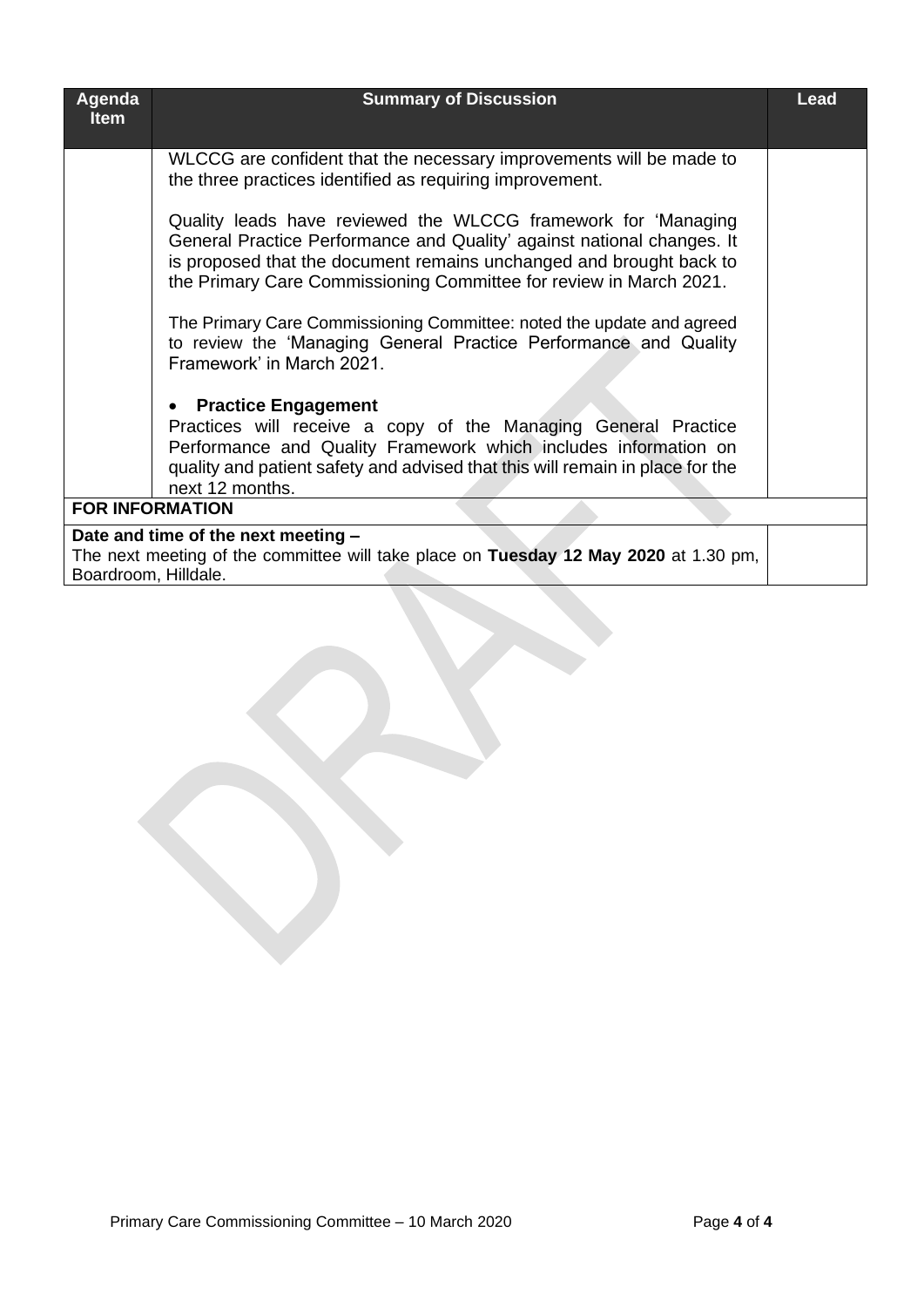## West Lancashire CCG Primary Care Commissioning Committee Action sheet

| Action                                                                                                                                                                                                                                                                                                  | Lead         | Date required by | Action completed |
|---------------------------------------------------------------------------------------------------------------------------------------------------------------------------------------------------------------------------------------------------------------------------------------------------------|--------------|------------------|------------------|
| 4. Actions from the previous meeting<br>Paper to update on local and national progress with<br>PCNs to be brought to the meeting 12.05.2020.                                                                                                                                                            | Jan Charnock | 12 May 2020      |                  |
| Primary Care and NHS England (NHSE)<br>6.<br>update<br><b>Discretionary payments</b><br>To confirm at the Primary Care Quality Forum that<br>all CCG's across Lancashire and South Cumbria will<br>sign up to the Financial Assistance for Practices<br>experiencing impact of Dispersed List Guidance. | Sarah Danson | 12 May 2020      |                  |
| Primary Care and NHS England (NHSE)<br>6.<br>update GP contract update<br>To present a workforce plan and details of the<br>implications of the GP contract for West Lancashire<br>to the meeting 12.05.2020.                                                                                           | Jan Charnock | 12 May 2020      |                  |
| 7. Workforce and Education Update<br>To clarify with Yvonne Thomson the details of the<br>cohort of students and the budget required.                                                                                                                                                                   | Jan Charnock | 12 May 2020      |                  |

10 March 2020

Page 1 of 2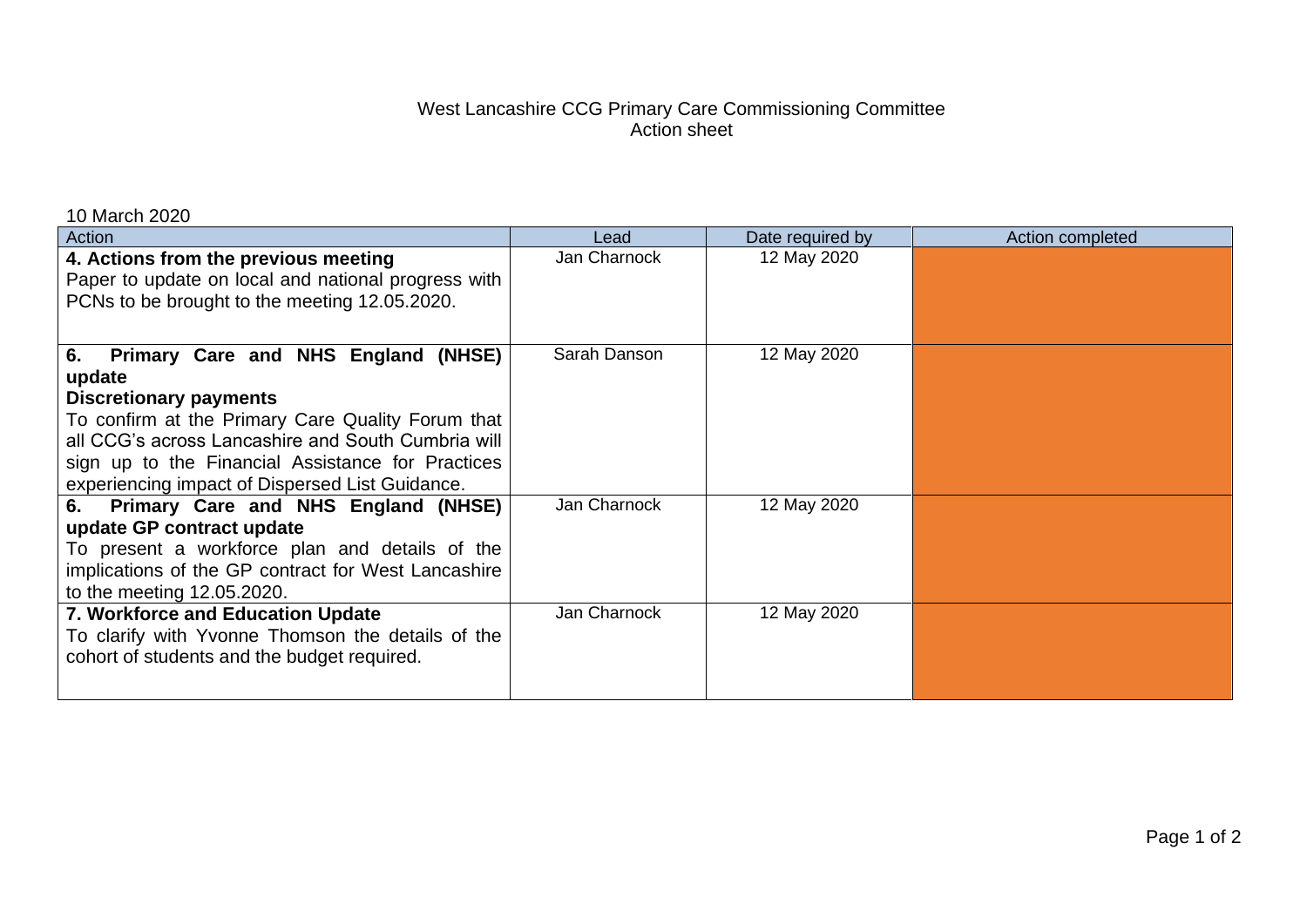## 14 January 2020

| Action                                                                                                                                                                                                                                                                                                                                                                                            | Lead            | Date required by | Action completed                                                                                                                                                                                          |
|---------------------------------------------------------------------------------------------------------------------------------------------------------------------------------------------------------------------------------------------------------------------------------------------------------------------------------------------------------------------------------------------------|-----------------|------------------|-----------------------------------------------------------------------------------------------------------------------------------------------------------------------------------------------------------|
| 9. Updates<br><b>Primary Care Services Quality and Performance</b><br>Report<br>A review of the Prescription Ordering Direct (POD)<br>team has resulted in an action plan being produced<br>with significant progress being made to date. The<br>call process has improved considerably, but work<br>continues to improve processes. The action plan will<br>come to the committee in the future. | Claire Heneghan | 12 May 2020      | An action plan has been put in place<br>for the Prescription Ordering Direct<br>(POD) and reviewed by the<br>Accountable Officer. An update will<br>be provided at the next meeting of<br>this committee. |
| 9. Primary Care Services Quality Highlight Report<br>Allison Sathiyanathan will be asked to contact Sarah<br>Bloy about the quality framework circulation.                                                                                                                                                                                                                                        | Claire Heneghan | 12 May 2020      | <b>Deferred</b>                                                                                                                                                                                           |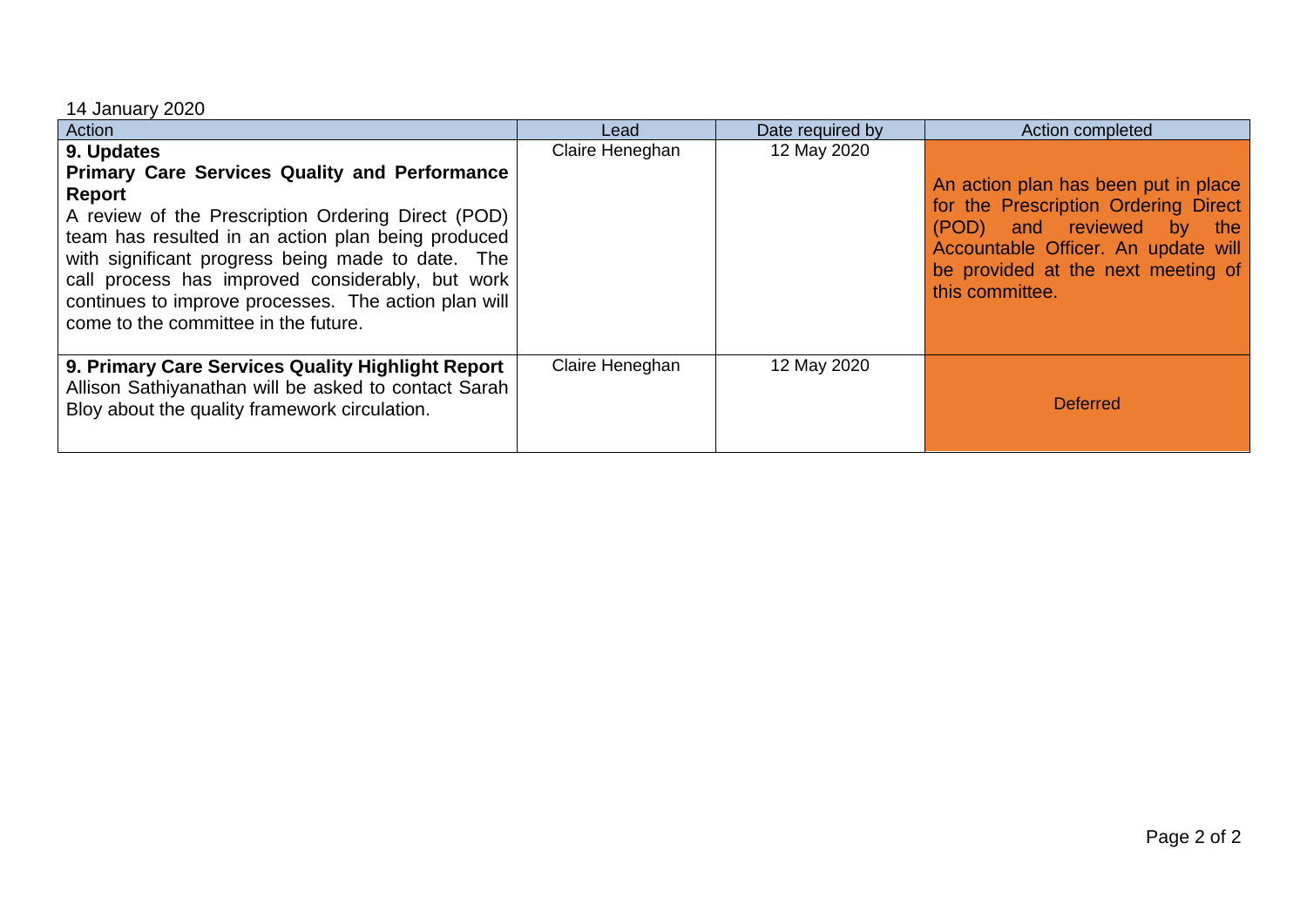

## **West Lancashire Clinical Commissioning Group**

## **Primary Care Commissioning Committee**

## **Quarterly Contractual Changes Summary**

## **13 July 2020**

#### **Overview**

Detailed within this report is a summary of any Contractual Changes effective in the previous quarter (April – June 2020) where Contract Variations have been processed to reflect a change to a practice's existing contract.

#### **Partnership Changes**

- **P81674 Stanley Court Surgery** Dr Simpson took 24 hour retirement from the practice with effect from 20 April 2020.
- **P81646 Lathom House Surgery** Dr I Saxena joined the practice with effect from 30 April 2020.
- **P81646 Lathom House Surgery** Dr S Saxena joined the practice with effect from 30 April 2020.
- **P81646 Lathom House Surgery** Dr L Saxena joined the practice with effect from 30 April 2020.
- **P81646 Lathom House Surgery** Dr Statham resigned from the practice with effect from 1 May 2020.
- **P81646 Lathom House Surgery** Dr S Saxena took 24 hour retirement from the practice with effect from 24 June 2020.
- **P81201 Ashurst Primary Care** Dr S Saxena took 24 hour retirement from the practice with effect from 24 June 2020.

#### **Practice Mergers**

No partnership changes were effective during this quarter.

#### **Open and Closed Lists**

No applications to open or close lists were effective during this quarter.

#### **Boundary Changes**

No boundary changed applications were effective during this quarter.

#### **Premises (Relocations)**

No premises relocations were effective during this quarter.

#### **Recommendation**

Members of the Primary Care Commissioning Committee are asked to note the content of this report.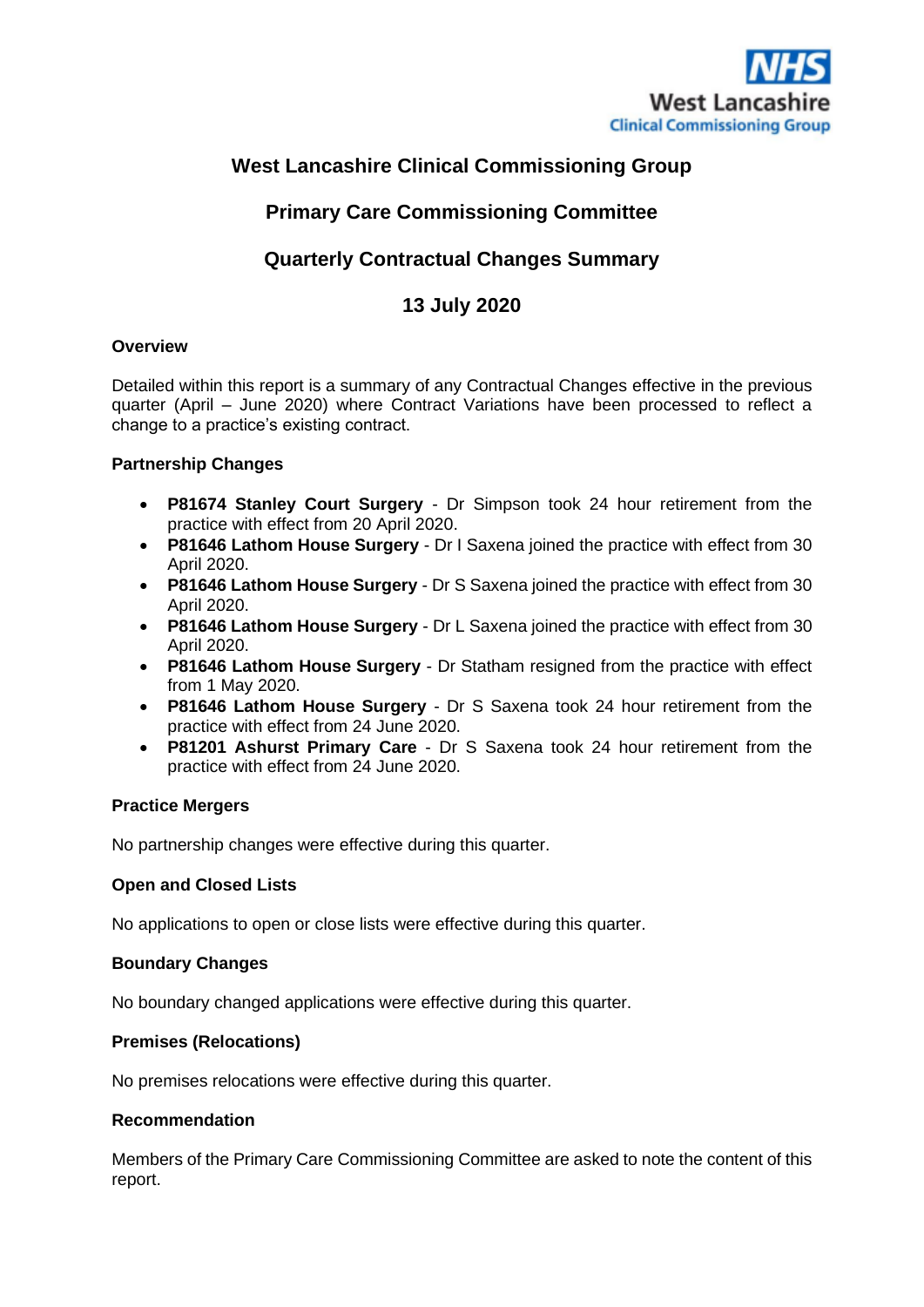

| <b>Report Title</b> | Primary Care Networks 2020/21                            |
|---------------------|----------------------------------------------------------|
| <b>Author</b>       | Jan Charnock                                             |
| <b>Meeting</b>      | West Lancashire CCG Primary Care Commissioning Committee |
| <b>Meeting date</b> | 13th July 2020                                           |

#### **Summary**

In relation to the Network Agreement, PCNs will be required to:

• By 30 June 2020, complete the schedules to the Network Agreement and confirm to the commissioner that the completed Network Agreement has been signed by all GP practices in the PCN.

CCGs are expected to sign off the Network agreements that they are acceptable, meet requirements and cover 100% of the population.

As of 30<sup>th</sup> June 2020, West Lancashire CCG were able to confirm that all practices within West Lancashire were signing up to participate in the PCN DES.

The required documentation from each of the 3 PCN's has been received as stipulated in the national guidance and this has all been confirmed and communicated to NHSE.

#### **Current Proposal**

It has been proposed that our Networks continue to be split into 3 with the current federation nominated as banker and delivery partner to these networks.

The only notable change to last years PCN membership is that Beacon primary care will now sit within the Skelmersdale PCN due to the majority of its registered patients being resident within the geographical location.

The proposed structure is as follows:

#### **Ormskirk:**

Parkgate Ormskirk Medical Practice The Elms Aughton Surgery

#### **Skelmersdale**:

Excel Primary Care Manor Primary Care Dr A Bisarya Ashurst Practice Hall Green Beacon Primary Care